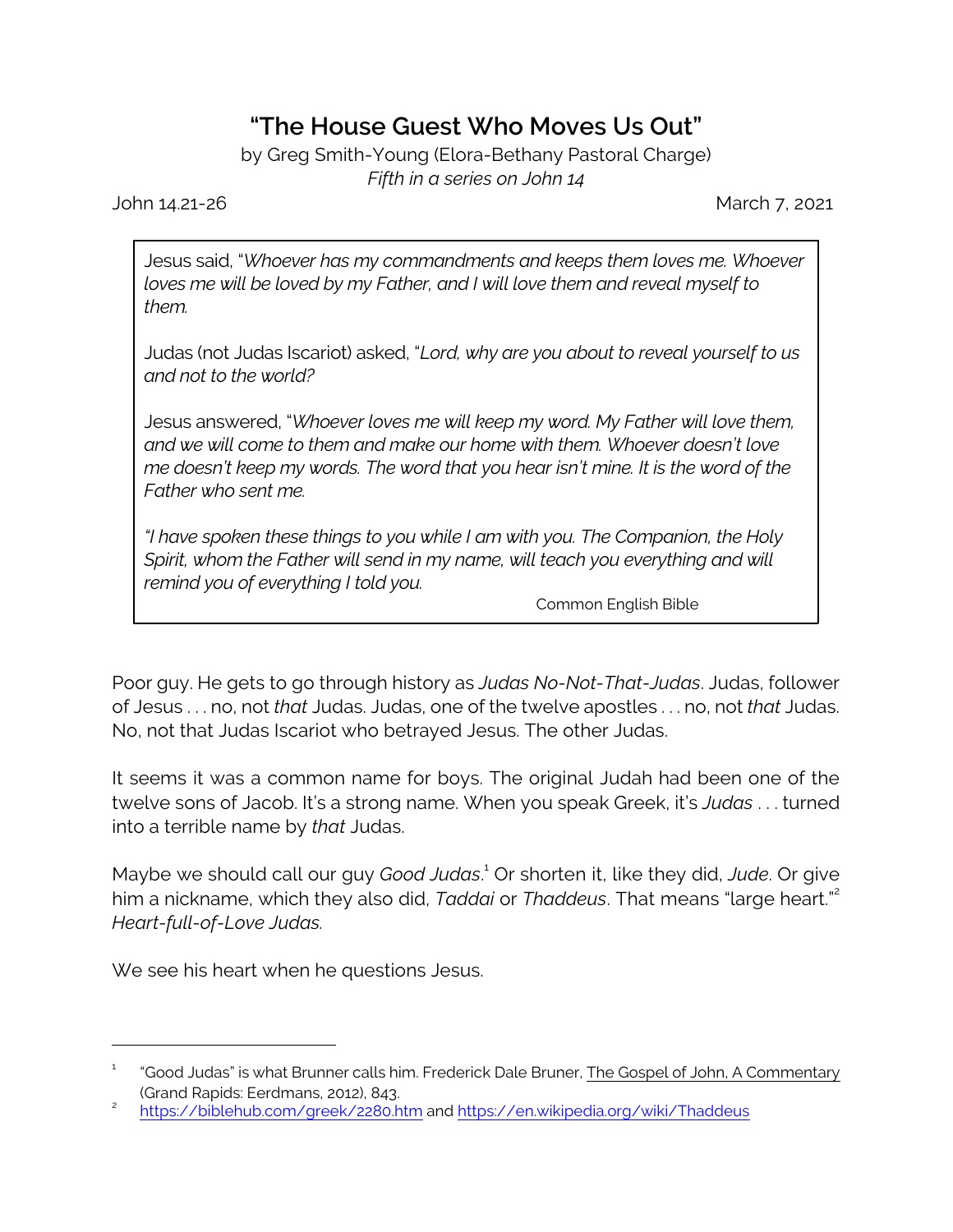II

The Messiah has just promised that soon, he'll show himself to them again. They are about to face Jesus' arrest, trial, and execution, so that's good news! For them. But *Big-Hearted Judas* is filled with the expansiveness of God's love. He says, basically, *"Wait a sec! Why just us? Why not reveal yourself to the whole world, Jesus?"*

Sure, they're going to need to see Jesus, but won't everyone? What about the rest of God's People, Israel? What about the world? What about everyone and everything, everywhere? All creation is groaning and waiting, crying out for help. God the Creator, made the world. God the Lover, loves the world so much, that God gave Jesus.

But it's only this small huddle that sees him. And it's to just them that Jesus is promising more of himself.

They call this the "Scandal of Particularity." Amid the multitudes, God works with the few. Every family is messed up; God creates and calls one particular messed-up family — Abraham and Sarah's — to be a blessing for all! All the peoples of the world are stumbling in the dark; God chooses one particular people — Israel, the Jews — to shine God's light. All Israel falls into disobedience; God elects one from Israel to be faithful for all — Jesus the Messiah.

It's not democratic. It's not equal. It's this, not all that. It's these, not all them. It's one, not the rest. But what about the rest? We protest with the heart of *Heart-full-of-Love Judas.* 

But . . . don't think our hearts are any bigger than God's? Not even close!

III Honestly, it looks like Jesus sidesteps the question.

He keeps his focus on those who love him and are keeping his words, his commandments. What are these?

That same suppertime, he'd given two.<sup>3</sup> First, let him wash your feet. In other words, let Jesus serve you. Let him make you clean. Allow his salvation gift — his life, death and resurrection — to wash over you. Let him love you. That's the first. The second, love each other. Jesus has also commanded us to love God with all that we are. Also, to

<sup>3</sup> Bruner, 836.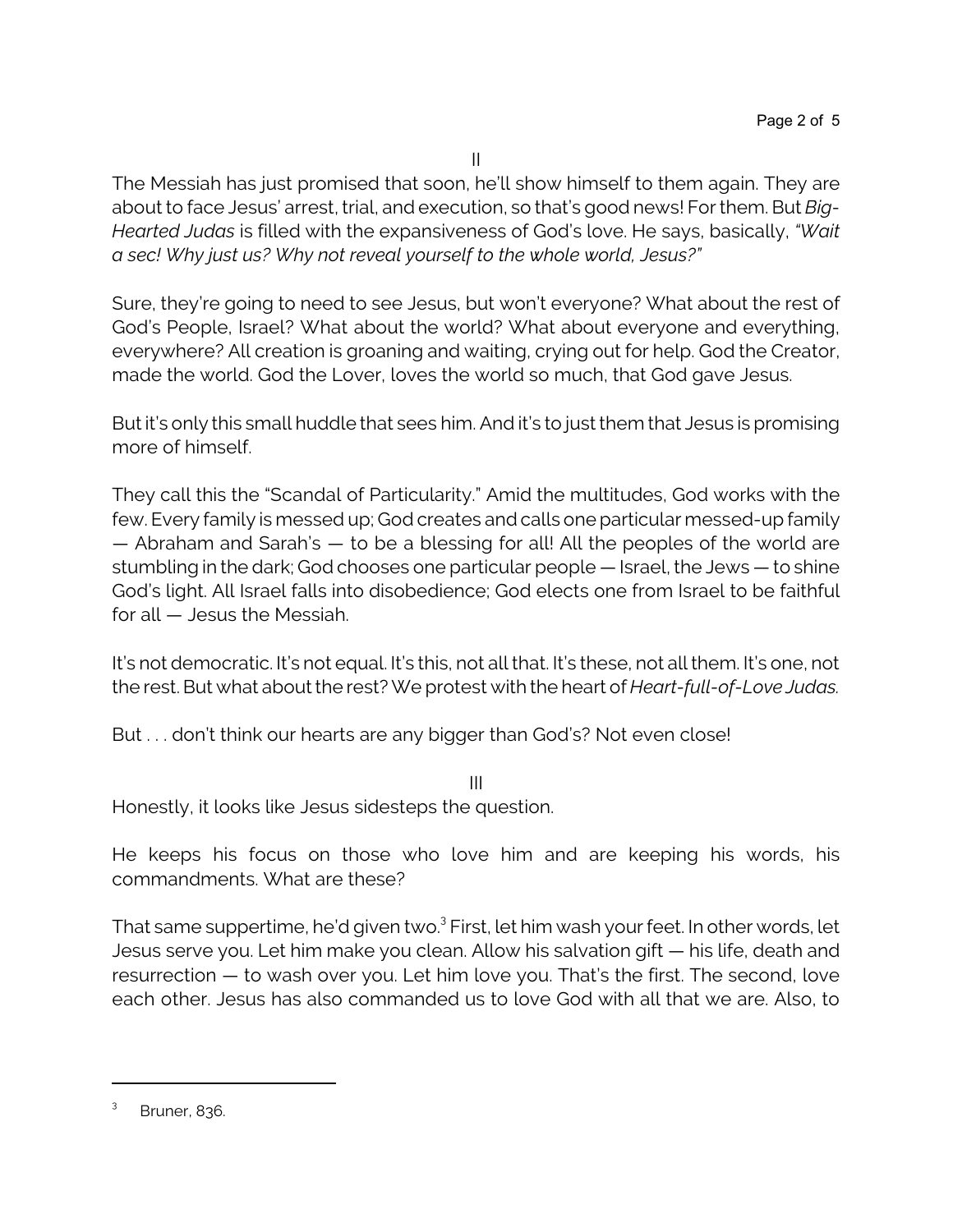love our neighbours as though they were us. $^{\rm 4}$  And, love our enemies too. $^{\rm 5}$ 

*"When you love me,"* Jesus says, *"you will keep my commandments."*<sup>6</sup> His commandments are love.

Does this start to answer *Heart-full-of-Love Judas'* question, his question about everyone else? Jesus' mission is all about love. Do you imagine they are left out?

IV

Jesus says more. These few love-commandment-keepers, Jesus loves them. God his Father loves them. He and his Father will come to them, and make the Divine home with them.

Did you catch that? God will make God's home with them, with us.

A few weeks ago, when we began looking at this conversation Jesus was having with Good Judas and the others, we heard Jesus say, *"In my Father's house are many places to live."* In God's Kingdom, in God's Family, there is more than enough room, always.

Now, even more incredibly, Jesus promises that God will make God's own room, God's own dwelling place with us  $-$  in us individually and among us in our community together.

The Divine Presence, the Trinity, is coming to us. God makes God's home with us. $^7$  God chooses to be at home within in the community of God's People.

<sup>4</sup> For Jesus' "Great Commandment," which is two commandments intertwined, see Matthew 22:35–40, Mark 12:28–34, and Luke 10:27.

<sup>5</sup> Matthew 5:43-48.

<sup>6</sup> He says this first in John 14:15, then repeats himself in verses 21, 23, and (negatively) in verse 24. I've rendered the Greek word *ean* as "when" (something that's going to happen) and not "if" (something that might happen). It seems to me that Jesus clearly assumes they will love him. Following Jesus' commands is an expression of our love for him; it is not a condition we must first fulfill to earn his love for us. See Bruner, 835.

<sup>&</sup>lt;sup>7</sup> Here we see the same Greek word as in 14:2, there translated as "room," "dwelling place," or, more archaically, "mansion." William Temple wrote, "This is a thought even more wonderful than the other [of the Father's house in 14:2-3]. That I should somewhere find a place, a little place, prepared for me in the Father's house is wonderful, but my memory of God's love makes it not incredible. But it would be incredible in any other connexion than that of this divine discourse, that the Father and the Son should come to lodge with me." Quoted in Bruner, 864.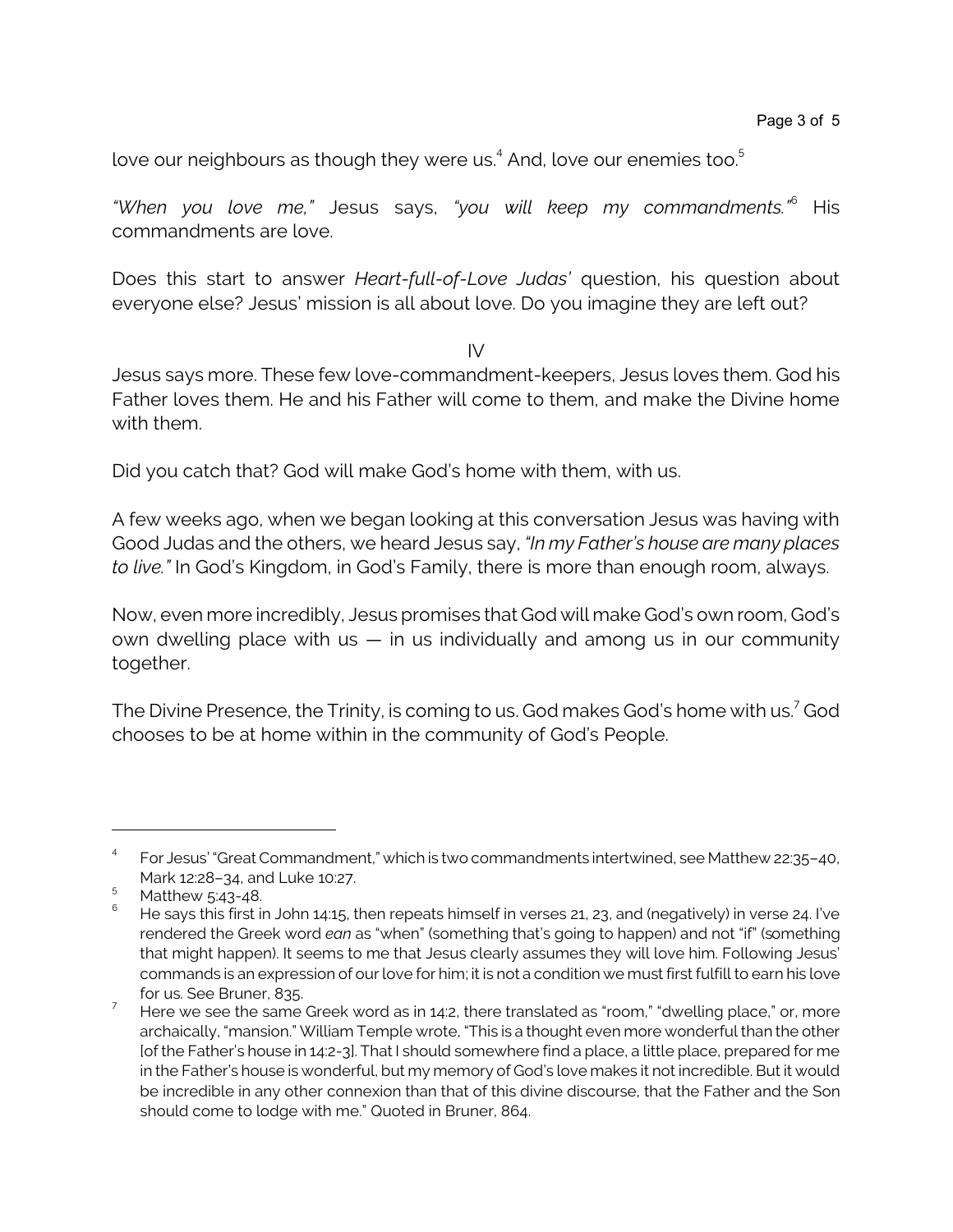Leslie Newbigin was British, but spent much of his life in India. Immersed within that lively, multi-religious place, he pondered that scandal of particularity. Why does God repeatedly choose to work with the few in the midst of the many. He wondered that same question that Heart-Full-of-Love Judas had: *Why just us? Why not reveal yourself to the whole world, Jesus?*

Newbigin then realized this. God insists on working through relationships. It makes sense. God is love, and love happens in relationships.

This is from Newbigin's very important book, The Gospel in a Pluralist Society.

*There is, there can be, no private salvation, no salvation which does not involve us with one another. Therefore . . . God's saving revelation of himself does not come to us straight down from above — through the skylight, as we might say. In order to receive God's saving revelation we have to open the door to the neighbor, whom he sends as his appointed messenger. . . . There is no salvation except one in which we are saved together through the one whom God sends to be the bearer of his salvation.*<sup>8</sup>

## VI

God is the House Guest who moves into the Heart-Full-of-Love community that Jesus creates. God chooses to dwell in the midst of our life together. God moves in and stays. God is the House Guest who never goes away. God moves in and stays . . . to move us out.

That's the answer. God works with a few, not at the expense of the many, but for the sake of the many.

Jesus showed himself to those first Christians, so they could then go and share him with others. His love for the world — all the world, everyone in the world — would be revealed in relationship, their acts of love.

They did this. The Holy Spirit worked in them, always reminding them of everything to do with Jesus. It is only because of them that we know. Their experience of God's love, they passed on, then they passed on, then they passed on . . . all the way to us.

Now Jesus shows himself to us, so we can go and share him with others. His love for

<sup>8</sup> Lesslie Newbigin, The Gospel in a Pluralist Society (Grand Rapids: Eerdmans, 1989), 82f.